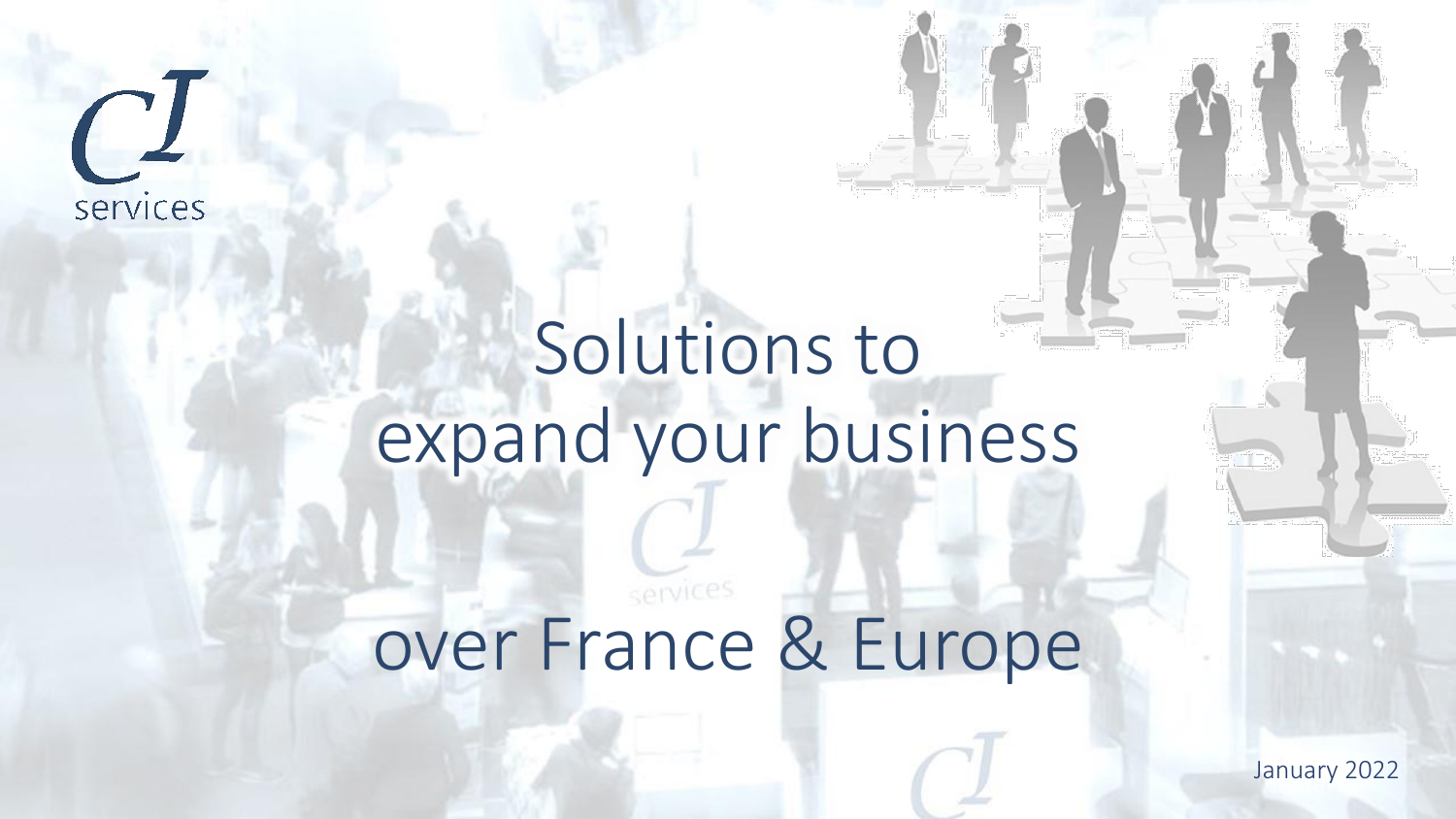- You are a Tech Company
	- Offering innovative product or service like IoT; Blockchain; Artificiel Intelligence; Digital TV; ..

• You wish to expand over France, over Europe

• We can help you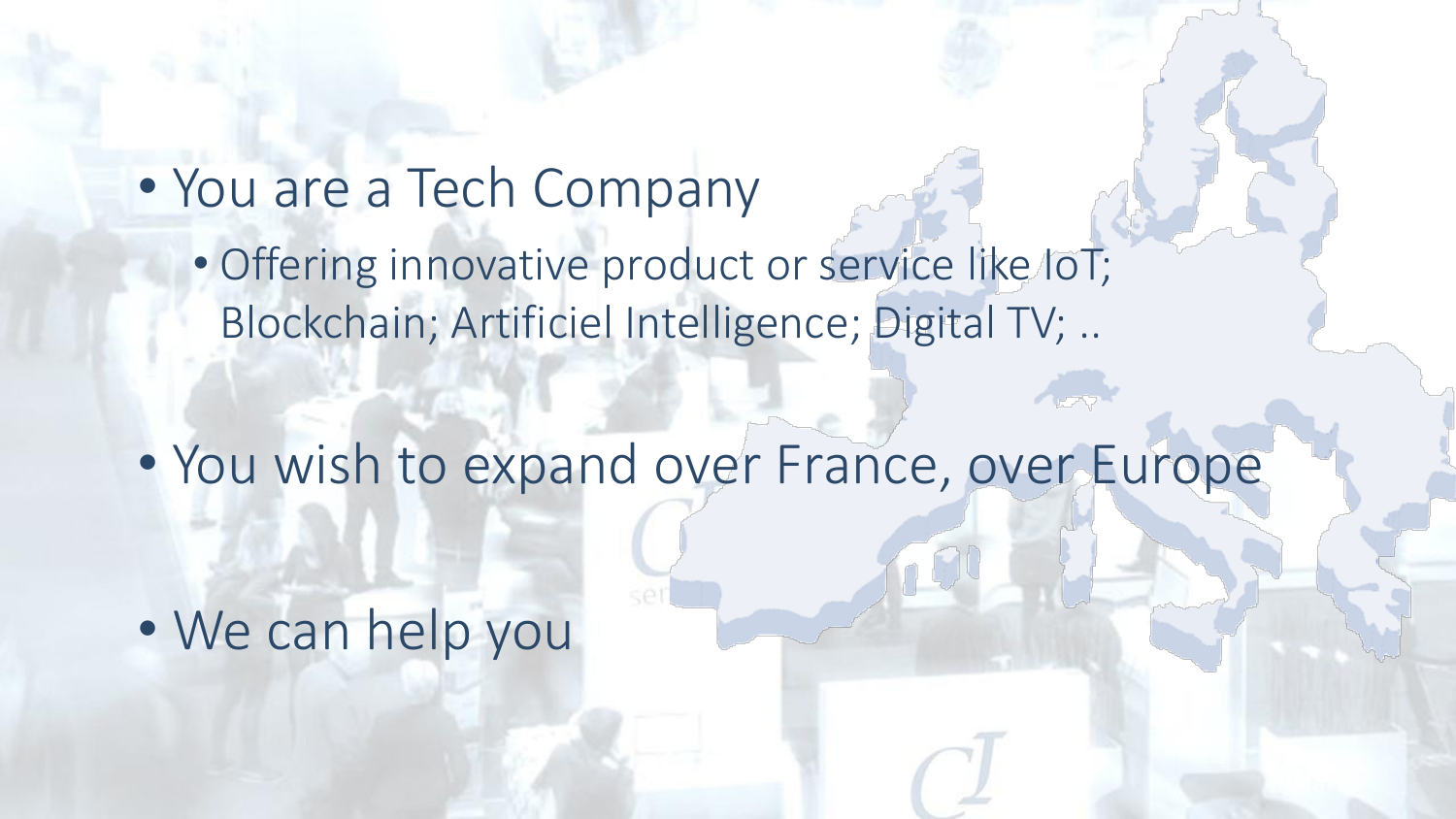## Business development services

- Experienced BizDev at disposal: 1 Day, 2 days per week or more
- Execute agreed sales plan upon budget and calendar,
- Latest Inbound and Outbound marketing methods used for maximum efficiency
- Sales representative agreement
- Mix reward scheme 50% monthly fee and 50% upon results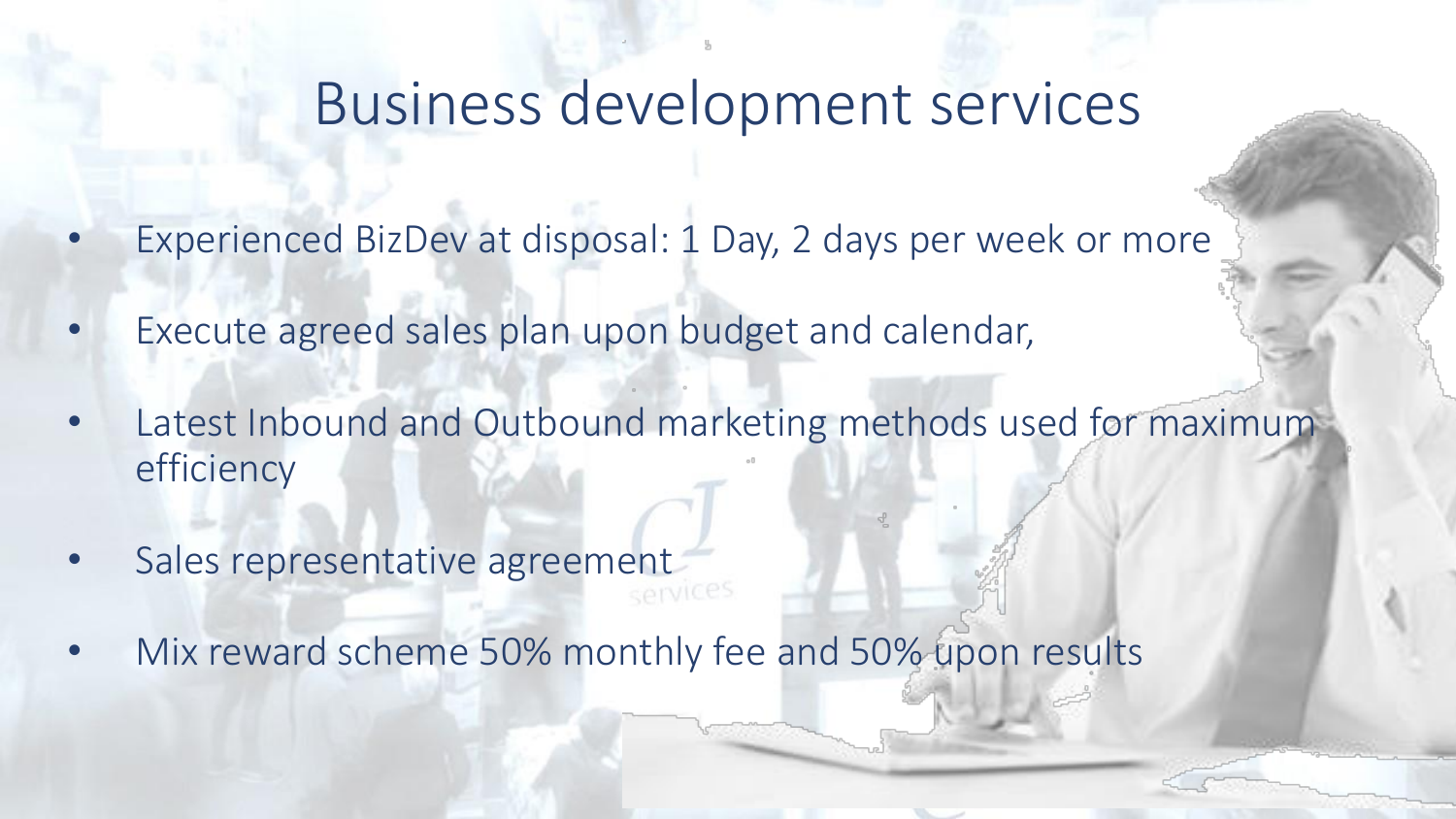## Our standard offers

- Senior Business Developer
	- 1 day / week
- Delivery
	- Product learning
	- Targets selection
	- Customer database build up
	- Linkedin profile creation
	- Promotion e-mailing & LinkedIn
	- Customer call
	- Appointment set up

- Reward scheme
	- 2 350 € monthly fee
	- $-100 \epsilon$  per appointment, to be set depending of business case

### Simplicity Pack High Tech Pack Options

- Senior Business Developer
	- 2 days / week
- Delivery
	- Product learning
	- Targets selection
	- Customer database build up
	- Linkedin profile creation
	- Promotion e-mailing & LinkedIn
	- Customer call
	- Appointment set up
	- Opportunities follow-up
	- Promotion content production
- Reward scheme
	- 3 400 € monthly fee
	- Variable set depending of the business case

- Field presence
	- Exhibition stand
	- Conference speaker
	- Customer visit
- Promotion campaigns
	- Mailing / cold call
	- Social Selling
	- Roadshow
- Can modulate allocated ressources upon results, product availability, target change, etc.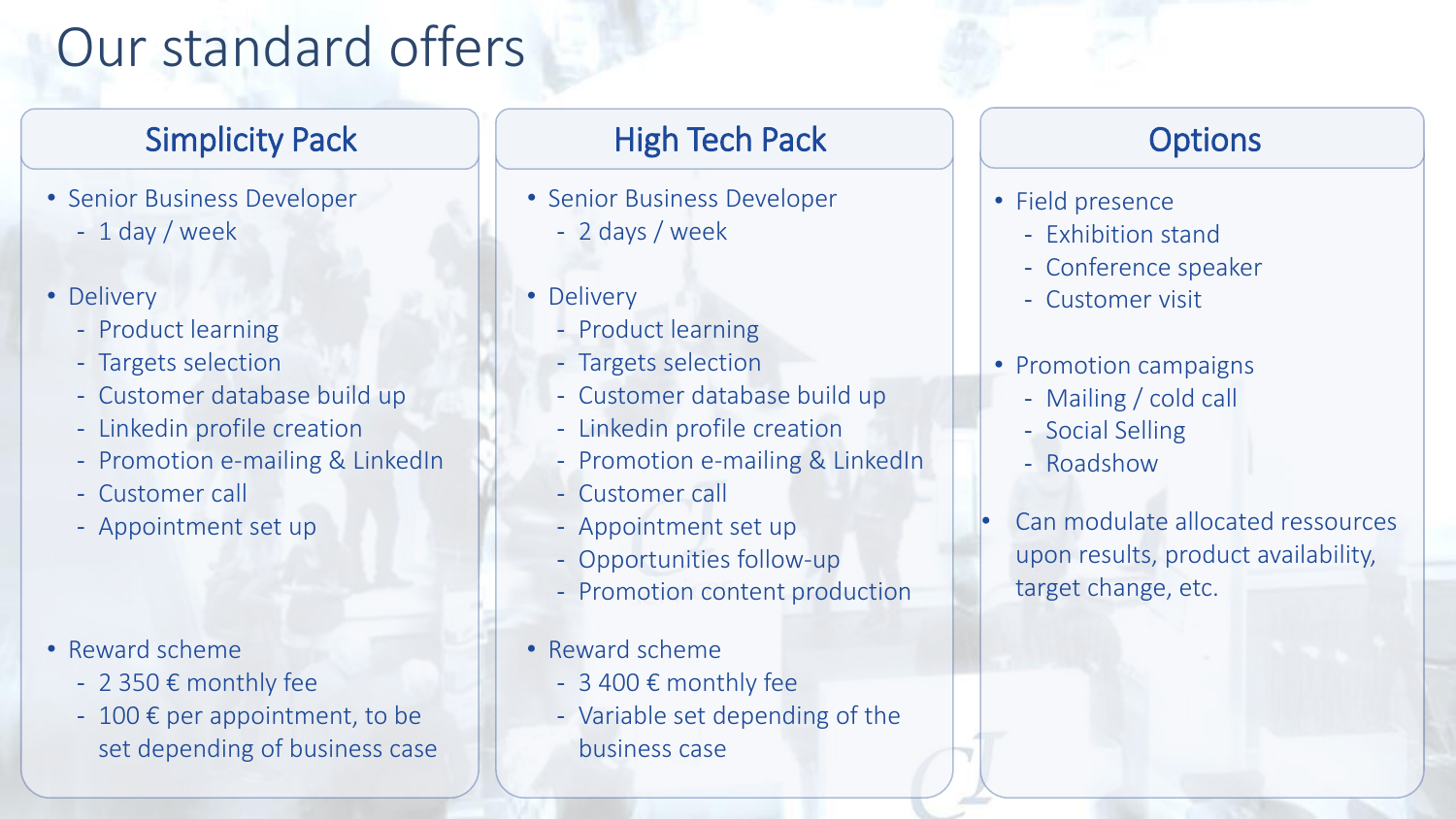## Complete set of expertise for a quick start and successful execution

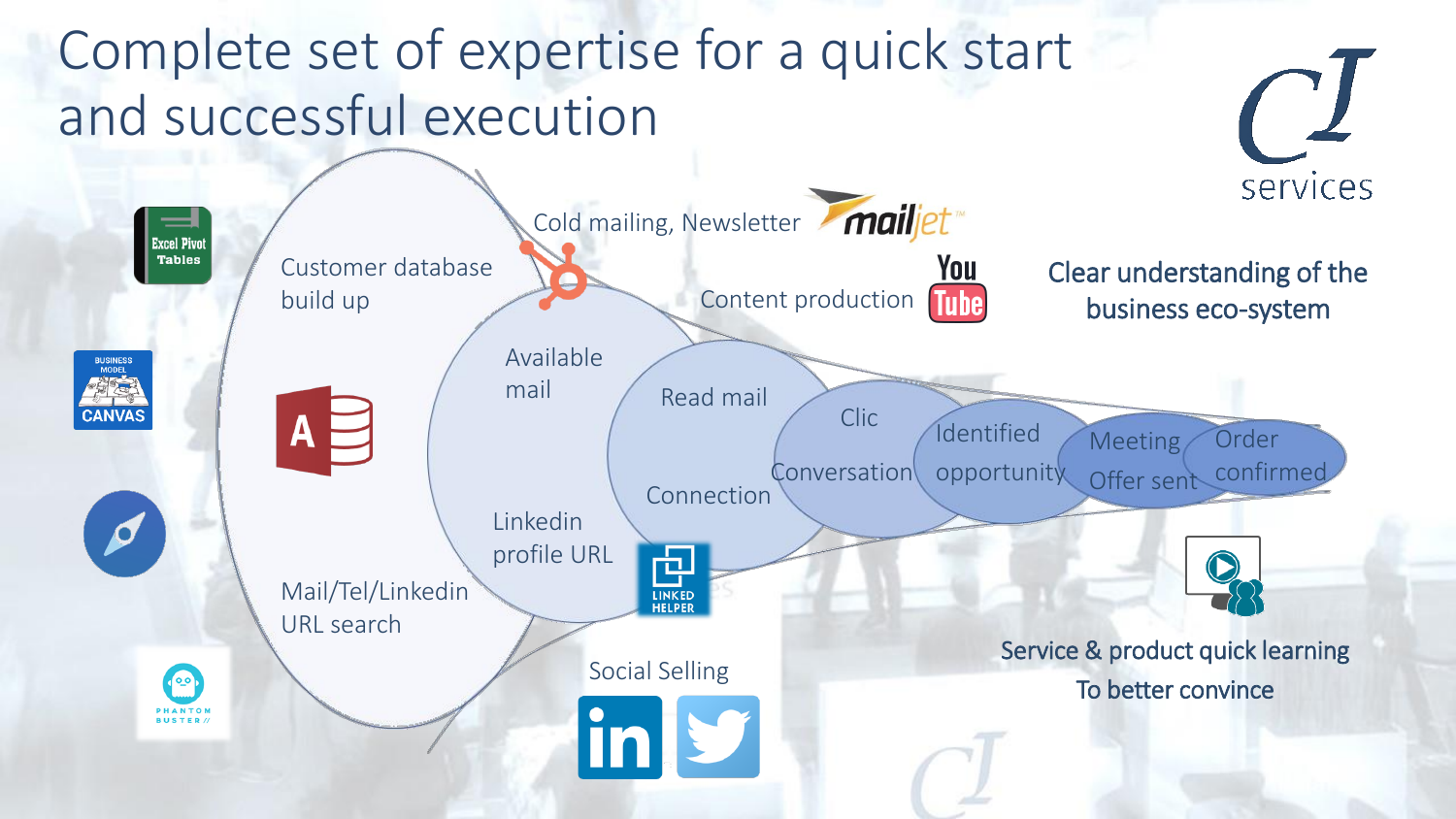## Key benefits

- Much faster : Experienced BizDev shortens launch time and leverage existing networks
- Flexible: Support is sized to your needs
- Minimize financial risk: « Success fee » results base support
- Full control: Keep 24/24 visibility with CRM Saas
- Save time : Allow you to better prepare yourself to structure your final organisation

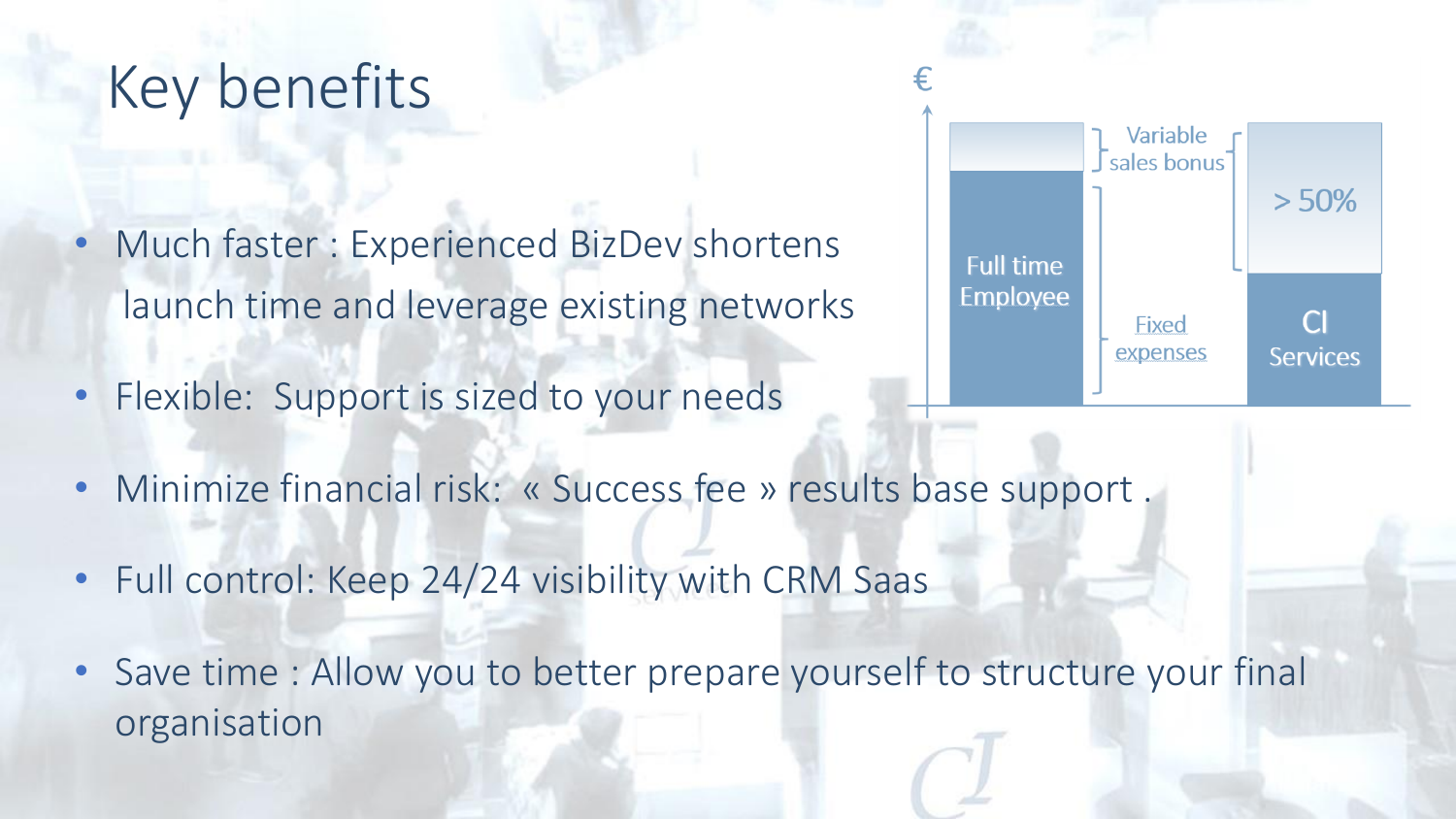## CI services brings

• Long experience in Business Development in electronics and software:



- Deep understanding of a broad range of technologies :
- Capability to navigate within moving business eco-systems : ✓ Internet of things (IoT), Digital Television, Smartcard,
- Global approach with several experiences abroad
- Up to date promotion tools : CRM, mailing, social selling, growth hacking